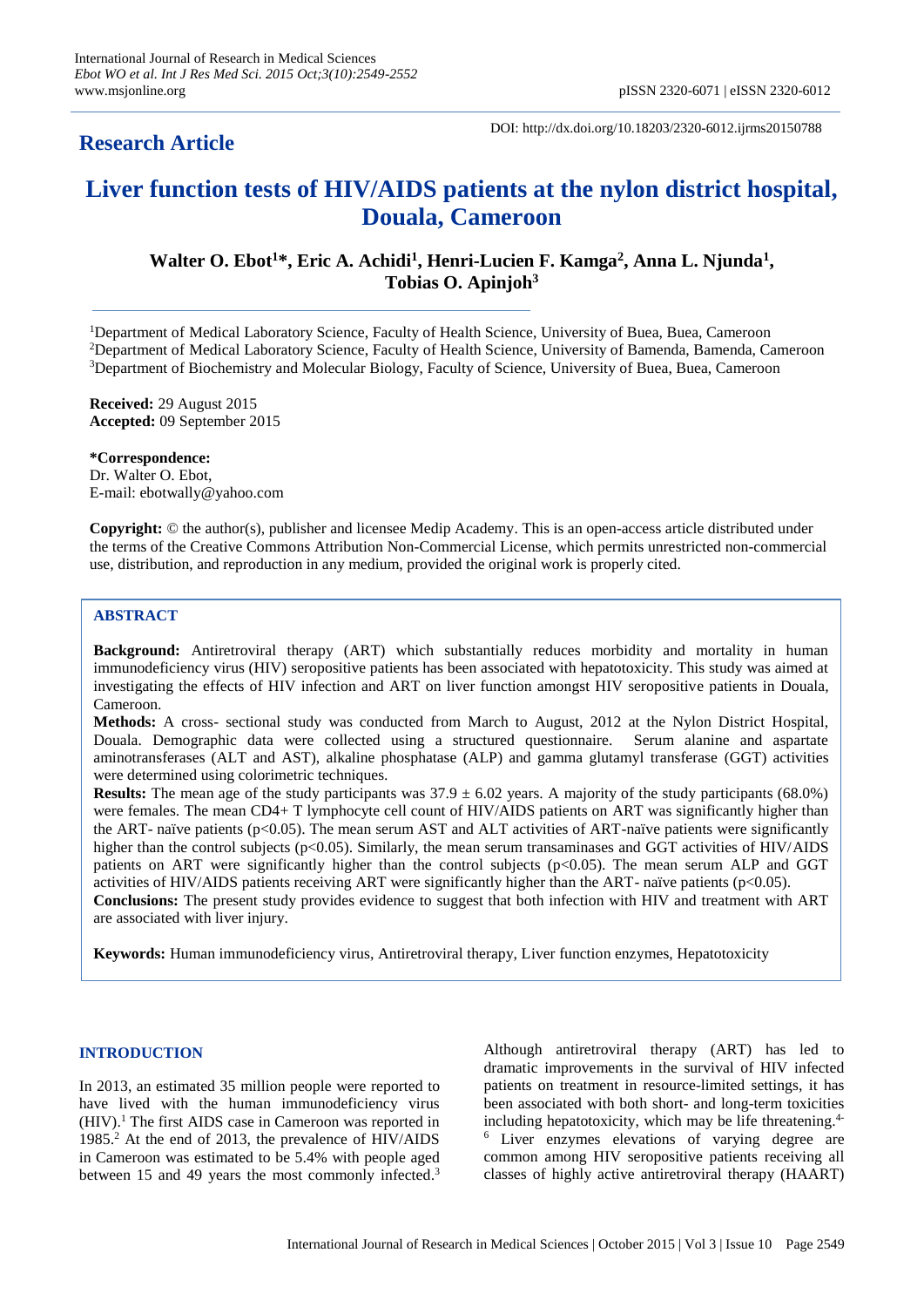and the extent of injury varies substantially with the type of agent used. 7,8,9-11 HIV directly damages hepatic cells leading to apoptosis and mitochondrial dysfunction.<sup>12</sup> Elevated baseline transaminase levels, hepatitis B virus (HBV), hepatitis C virus (HCV) coinfection and the simultaneous use of antituberculosis or other hepatotoxic drugs are other risk factors. 13-15 In Cameroon, patients infected with HIV often ingest a cocktail of drugs in association with the ART regimen with the aim of controlling the infection. Some of these alternative and complementary medications have the potential of damaging the liver and therefore pose a high risk for developing drug induced hepatotoxicity. 16,17 The current Cameroon antiretroviral therapy guidelines recommend monitoring of liver function every 6-12 months.<sup>18</sup> Liver disease aetiology in HIV-1 infected persons in sub-Saharan Africa may differ from what has been described in the West and may change with the recent expansion of access to HAART. This study examines the effect of HIV infection and ART on liver function using serum alanine and aspartate aminotransferases (ALT and AST), gamma glutamyl transferase (GGT) and alkaline phosphatase (ALP) activities as biochemical markers.

# **METHODS**

Between March and August 2012, one hundred HIV seropositive patients on one of the three first line ART regimen for at least six months were randomly selected from the Voluntary Counselling and Treatment Centre of the Nylon District Hospital, Douala, Littoral Region, Cameroon and designated 'ART treated'. One hundred newly diagnosed HIV seropositive patients who were not qualified to initiate ART, according to the Cameroon National guidelines for initiating ART were designated as "ART- naive".<sup>18</sup> One hundred apparently healthy HIV seronegative participants were recruited over the same period and served as control subjects. Patients were admitted in the study if they had confirmed HIV-1 infection and agreed to sign a written informed consent form. Pretested questionnaires were used to gather information on life style, anthropometric and demographic characteristics of participants. About five millilitres of venous blood was collected from each participant into plain tubes which were centrifuged at 4,000 rpm for 10 minutes to obtain sera. The rapid antibody technique and the enzyme-linked immunosorbent assay (ELISA) kits were used to screen for hepatitis B surface antigen and antibody to hepatitis C virus. Serum was used to confirm HIV status by ELISA technique. Whole blood CD4+ T lymphocyte cell count was determined using a flow cytometer (Partec Gmbh, Germany, 2006) according to the procedure described by the manufacturer. Serum ALT and AST; ALP and GGT activities were determined by enzymatic colorimetric techniques using commercial kits produced by San Diagnostics Ltd, India and Hospitex Diagnostics Ltd, Italy respectively on an automated clinical chemistry autoanalyzer (Erba Diagnostics). Data were entered and analysed using the Statistical Package for the Social Sciences (SPSS) version 20 for windows (IBM Statistics, USA). Group means  $\pm$  SEM and percentages were calculated. The student's t test or analysis of variance (ANOVA) was used to compare group means. Statistical significance was designated as  $P < 0.05$ .

#### **RESULTS**

**Table 1: Baseline characteristics of study participants.**

| <b>Characteristic</b>                                                                                                                                                                                                                                                                                                                                | $n = 300$         |
|------------------------------------------------------------------------------------------------------------------------------------------------------------------------------------------------------------------------------------------------------------------------------------------------------------------------------------------------------|-------------------|
| Females $n$ $(\%)$                                                                                                                                                                                                                                                                                                                                   | 204(68.0%)        |
| Mean age in years $\pm$ SEM                                                                                                                                                                                                                                                                                                                          | $37.9 \pm 6.02$   |
| Weight(kg), mean $\pm$ SEM                                                                                                                                                                                                                                                                                                                           | $68.53 \pm 7.76$  |
| Mean BMI( $kg/m2$ ) ± SEM                                                                                                                                                                                                                                                                                                                            | $27.73 \pm 3.71$  |
| Cotrimoxazole use, n (%)                                                                                                                                                                                                                                                                                                                             | $47(16.0\%)$      |
| Herbal medicine use, $n$ (%)                                                                                                                                                                                                                                                                                                                         | 75(25.0%)         |
| TB treatment, $n$ $(\%)$                                                                                                                                                                                                                                                                                                                             | $8(3.0\%)$        |
| $\mathbf{r}$ and $\mathbf{r}$ and $\mathbf{r}$ and $\mathbf{r}$ and $\mathbf{r}$ and $\mathbf{r}$ and $\mathbf{r}$ and $\mathbf{r}$ and $\mathbf{r}$ and $\mathbf{r}$ and $\mathbf{r}$ and $\mathbf{r}$ and $\mathbf{r}$ and $\mathbf{r}$ and $\mathbf{r}$ and $\mathbf{r}$ and $\mathbf{r}$ and<br>the contract of the con-<br>$\sim$ $\sim$ $\sim$ | $\alpha$ $\alpha$ |

 $n =$  Number of participants; SEM = Standard error of mean;  $TB = Tuberculosis; BMI = Body mass index.$ 

A majority of the study participants were females (68%). The main source of exposure to HIV in all the infected patients was heterosexual transmission. The ratio of male to female participants was 30:70 in HIV-infected patients and 65:35 in controls. The mean ages were  $38.18 \pm 4.65$ years,  $38.81 \pm 6.76$  years and  $36.7 \pm 4.2$  years for the ART-treated patients, ART-naive patients and control subjects respectively. Christianity was the predominant religion in the study population (87%). A majority of the participants were married (57.8%). 3.0% of the study participants had TB-HIV co-infection during the study period (Table 1). About 18% and 37.5% of HIV seropositive patients confirmed taking herbal medicines and alcohol respectively. The mean duration of treatment with ART was  $14.37 \pm 1.5$  months. The mean CD4+ T lymphocyte cell count of  $435.5 \pm 45.2$  cells/ 1 in HIV seropositive patients on ART was significantly higher (p<0.05) than  $352.1 \pm 28.7$  cells / 1 observed in ARTnaïve patients. The mean serum ALT and AST activities of ART- naïve patients were significantly higher  $(p<0.05)$ than the control subjects (Table 2). Similarly, the mean serum transaminases and GGT activities of HIV/AIDS patients on ART were significantly higher  $(p<0.05)$  than the control subjects (Table 2). The mean serum ALP and GGT activities of HIV/AIDS patients on ART were significantly higher ( $p<0.05$ ) than the ART-naive patients (Table 2).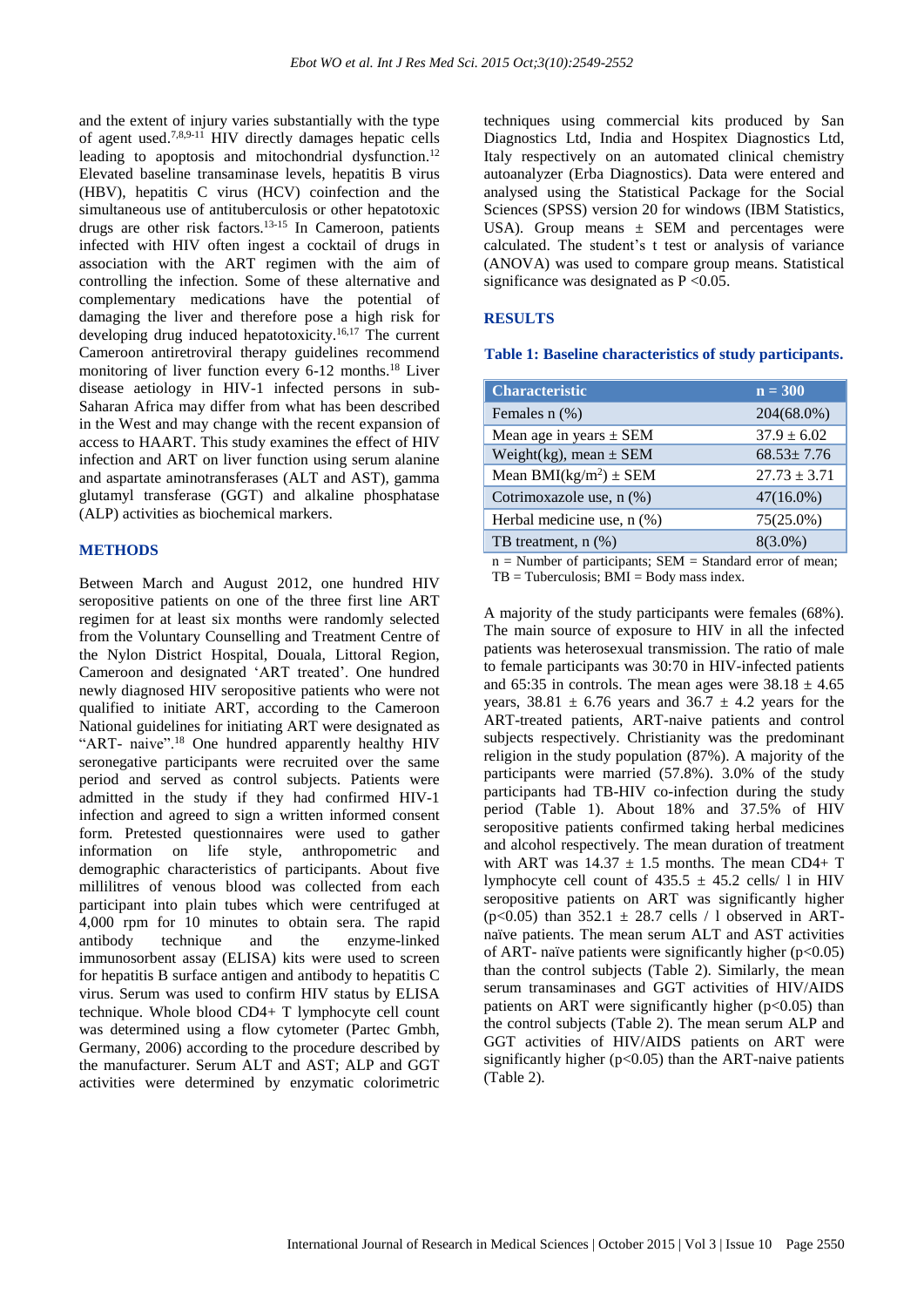|            | $Mean \pm SEM$       |                          |                            | <b>Level of significance</b> |           |           |
|------------|----------------------|--------------------------|----------------------------|------------------------------|-----------|-----------|
|            | Control <sup>a</sup> | $ART$ naive <sup>b</sup> | $ART$ treated <sup>c</sup> | $p^{a,b}$                    | $p^{b,c}$ | $p^{a,c}$ |
| <b>AST</b> | $23.98 + 1.31$       | $34.98 \pm 1.89$         | $38.74 \pm 2.39$           | $0.001*$                     | 1.000     | $0.001*$  |
| <b>ALT</b> | $24.10 \pm 1.18$     | $32.37 \pm 1.81$         | $37.43 \pm 2.30$           | $0.001*$                     | 0.223     | $0.001*$  |
| <b>ALP</b> | $113.38 \pm 5.67$    | $116.47 \pm 10.04$       | $153.21 \pm 11.05$         | 0.787                        | $0.010*$  | 0.180     |
| <b>GGT</b> | $39.73 \pm 4.55$     | $29.41 \pm 3.66$         | $64.28 \pm 9.48$           | 0.108                        | $0.001*$  | $0.026*$  |

# **Table 2: A comparison of serum AST, ALT, ALP and GGT activities (IU/L) amongst control subjects, ART-naïve patients and HIV/AIDS patients on ART.**

 $ART = Antiretroviral therapy; AST = Aspartate aminotransferase; ALT = Alanine aminotransferase; ALP = Alkaline phosphatase;$ GGT = Gamma glutamyl transferase; IU/L = International unit per liter; SEM = Standard error of mean; <sup>a</sup>control subjects; <sup>b</sup>ARTnaïve patients;  $\text{cHIV/ALDS}$  patients on ART; \*the mean difference is significant at  $p < 0.05$ .

#### **DISCUSSION**

The finding of a higher prevalence of HIV infection in women in Cameroon is in agreement with similar findings in previous studies.<sup>19-21</sup> This study reports an elevation in the serum transaminases activities in ART naïve patients. HIV infection or the presence of opportunistic infections is known to stimulate an immunological response by hepatic phagocytes against the infection. <sup>22</sup> Apart from ART-derived hepatotoxicity, some liver diseases are often linked with HIV infection leading to increased transaminases. <sup>23</sup> Due to religious and cultural beliefs, some HIV seropositive patients in this study admitted they used herbal medicines in an effort to improve on their health. Some of these locally manufactured concoctions are potentially hepatotoxic.<sup>24</sup> A study on drug interactions in HIV patients reported a significant association between the administration of sulfonamides, antituberculosis agents and grade 1 hepatotoxicity in children.<sup>25</sup> The finding of increased serum ALT and AST activities in HIV seropositive patients on ART is in agreement with previous studies which reported a characteristic increase in liver transaminases as a result of administration of ART on patients. 26-28 Liver enzymes elevation due to other causes such as acute viral hepatitis, reconstitution of chronic hepatitis B or C, alcohol ingestion as well as complementary drugs or medicines associated with ART have been reported.<sup>29</sup> Patients recruited in the present study did not have risk factors for liver disease such as hepatitis B and C. In addition, most patients recruited into the present study were receiving co-trimoxazole prophylaxis and prompt treatment for opportunistic infection and very few of them had baseline liver enzyme elevations, a risk factor for severe hepatotoxicity in patients on HAART.<sup>30</sup> Results of the present study also showed that both serum ALP and GGT activities were higher in patients receiving ART than the ART-naive group. This corroborates findings of elevated serum ALP and GGT activities in AIDS patients and mild elevations of serum ALP activity in patients infected with Mycobacterium avium intercellulare, Cytomegalovirus and Kaposi's sarcoma. 31-34 Nearly two third of AIDS patients have raised serum AST, ALT and ALP activities at some stage of their disease. 35

An elevation in serum ALP and GGT activities as observed in the ART treated patients in this study is suggestive of a near cholestatic condition and may identify patients requiring further investigations. The present study provides evidence to suggest that both infection with HIV and treatment with ART are associated with liver injury. Investigation of serum ALP and GGT activities may help in the management of HIV patients on ART.

## **ACKNOWLEDGEMENTS**

Special thanks go to the laboratory technicians of the Nylon District Hospital, Douala, Cameroon, for their assistance in data collection. Our profound gratitude also goes to all those who gave their consent for participation in the study especially the HIV/AIDS patients attending the Nylon District Hospital, Douala.

# *Funding: No funding sources*

*Conflict of interest: None declared*

*Ethical approval: Ethical approval was received from the Cameroon National Ethical Committee through the Ministry of Public Health and the Regional Delegation of Public Health, Buea, South West Region, Cameroon.*

#### **REFERENCES**

- 1. The Joint United Nations Programme on HIV/AIDS. 2013 Report on the Global AIDS Epidemic. Available at http:// www.unaids/en/resources/campaigns/globalreport20 13/globalreport.
- 2. World Health Organization. Summary Country Profile on HIV/AIDS Treatment Scale up, Geneva 2005:1-2. Assessed 13 December 2005.
- 3. www.who.int/hiv/HIVCP\_CMR.pdf.
- 4. Laurent C, Diakhate N, Gueye NF, Toure M, Sow P, Faye M, et al. The Senegalese government's highly active antiretroviral therapy initiative; an 18-month follow-up study. Aids. 2002;16(10):1363-70.
- 5. Weidle P, Mwebaze R, Sozi C, Rukundo G, Downing R, Hanson D, et al. Assessment of a pilot antiretroviral drug therapy programme in Uganda: patients' response, survival and drug resistance. Lancet Infect Dis. 2002;6(360(9326)):34-40.